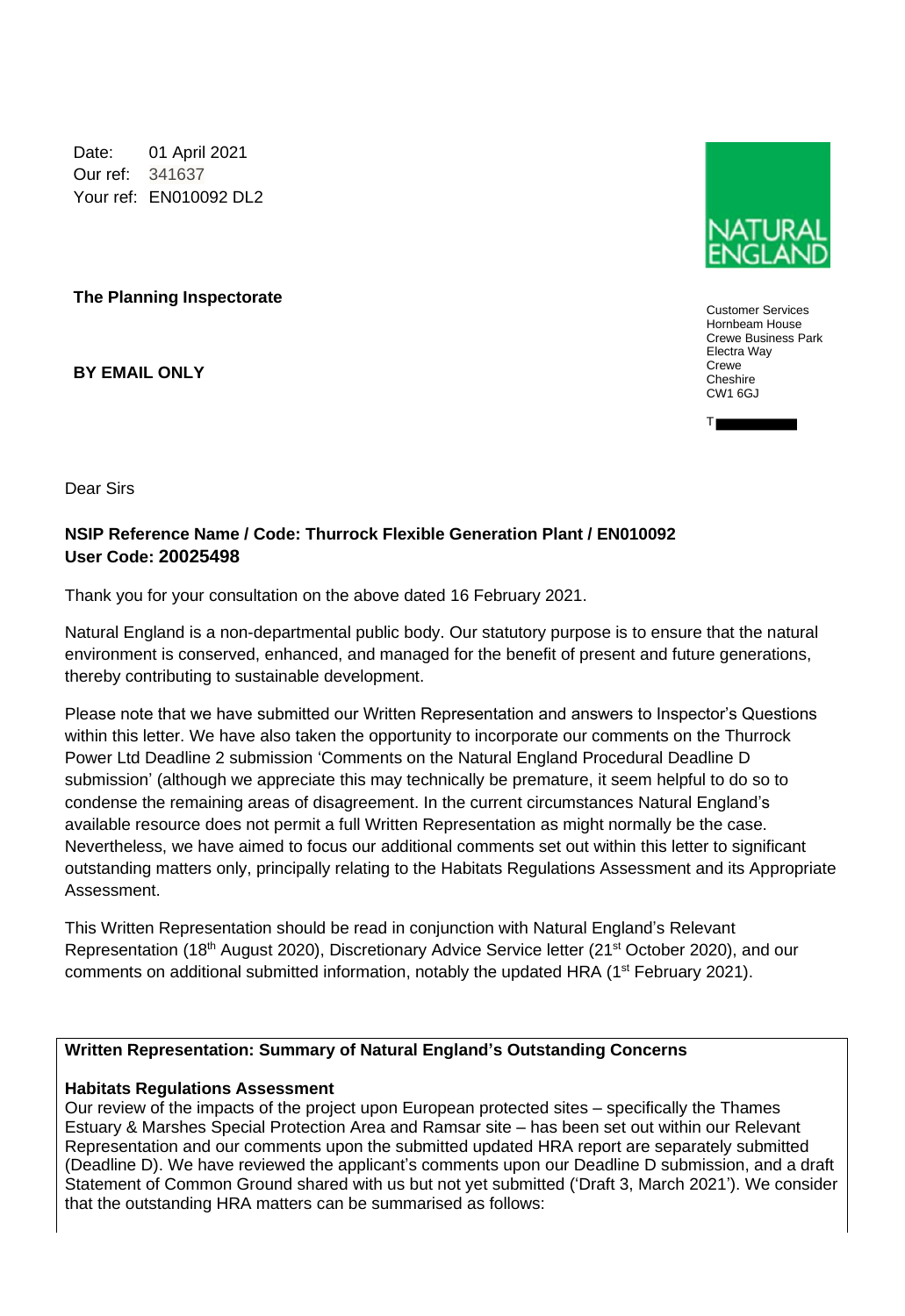- 1) Baseline population figures use total SPA numbers, however we have argued that alongside this the use of local (i.e. Mucking Flats & Marshes component SSSI) figures is appropriate. Natural England's position is that the use of local metrics is appropriate to avoid the 'death by a thousand cuts' scenario.
- 2) Whether the inner estuary areas offer more sheltered conditions during severe weather. Natural England's position is that the whole of the SPA should not be considered uniform in terms of its ecological function.
- 3) The significance of the loss of the area of functionally linked land. Natural England's position is that consistent with the conservation objectives (see point 5 below), there should be no permanent loss of functionally linked land.
- 4) The interpretation of 'maintain' and 'restore' conservation objectives. Natural England's position is that the decision making of plans and projects should not undermine the conservation objectives of the SPA and Ramsar site.

We expand on each of these points below.

## **Common Land**

We have provided further comments on Common Land as answers to the Inspector's Questions below. Our main position on the project as far as it relates to Common Land can be found within our s16 preapplication advice letter (dated 5<sup>th</sup> November 2020) sent to the PINS Common Land Casework Team. We are not aware of a further representation from TFPG to address concerns raised in that letter but have requested clarification on this.

## **Marine Issues**

Further to our Relevant Representation, we provide an update on the impacts of the project on Swanscombe Marine Conservation Zone MCZ and Upper Thames Estuary rMCZ.

## **Habitats Regulations Outstanding Matters**

As described above, we attempt to condense remaining HRA matters further to our earlier representations which are not repeated here. The Inspector is referred to those representations for our main points of concern. We also note a range of Inspector's questions linked to HRA and related matters connected to the causeway structure. These are addressed to the applicant, so we have not provided additional answers at this stage, however we will be pleased to supplement the advice we have provided to date with specific further advice should this be required.

# **1) The Baseline Population Figures Assessed**

As set out in our comments on the updated HRA (Natural England 'Deadline D' response), we have advised that the HRA should consider an appropriate 'local' population baseline figure to reflect the need to avoid the erosion of the conservation objectives by multiple small scale projects ('death by a thousand cuts'). This position also reflects the 'distribution' conservation objective for this (and many other) European sites. In essence, it is not desirable or acceptable to displace the same number of birds into a smaller overall area. The approach of looking at discrete sub-sections of the SPA therefore respects the need for the relevant species to function across the entire designated area and functionally linked habitat.

In their response to our advice, TFGP hold that their view is correct and there remains a difference of opinion on this matter. We agree that 'whole SPA' numbers should be assessed, but that this only partially serves the purpose of the HRA. In our view, the numbers of birds affected are significant when considering this local analysis, and several of our additional points are not regarded by the applicant to be significant if only 'whole SPA' numbers are used.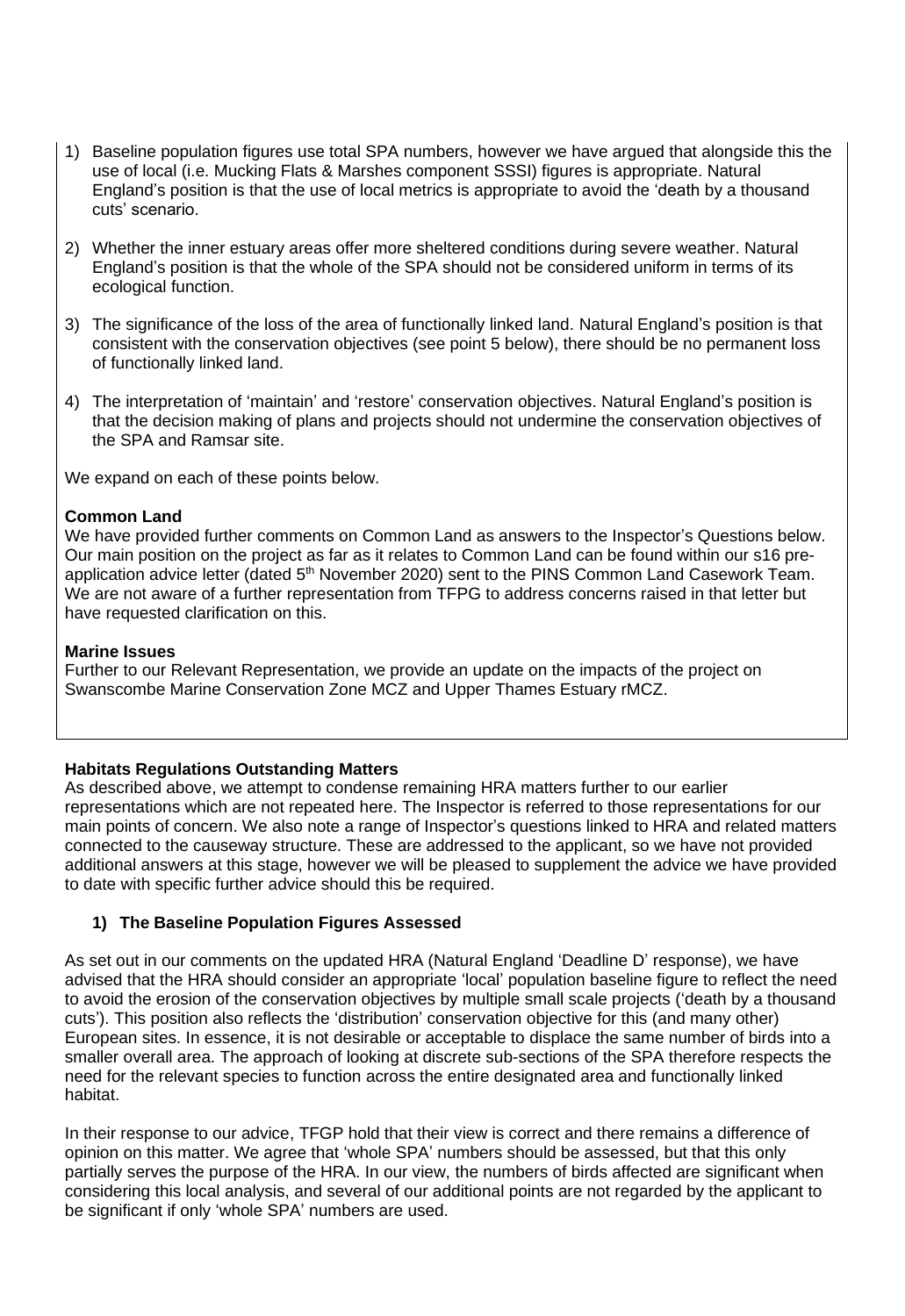The applicant comments that 'death by a thousand cuts' is addressed by the in-combination HRA test, and whilst this is relevant to a point, once small scale projects become a part of the operational baseline, they are scoped out of the in-combination test. Therefore, this does not wholly address the concerns that we have expressed.

# **2) The Function of Inner Estuary Areas**

Whilst we are not aware of any formal evidence or reference describing the shelter provided by inner estuary areas, this feature should be self-evident when considering many estuary systems at a landscape scale. Outer areas are typically more exposed to severe weather conditions by their open nature, being further from sheltering landforms. Anecdotal evidence should be enough to support the movement of intertidal bird assemblages to seek the most favourable conditions available to them, and Natural England's advice is that this general function is also characteristic of the Thames Estuary & Marshes SPA.

# **3) The Significance of the Loss of Functionally Linked Land**

In their response to our Deadline D representation, the applicant references our research report NECR205 'Functional linkage: How areas that are functionally linked to European sites have been considered when they may be affected by plans and projects - a review of authoritative decisions', noting case studies where losses of functionally linked land were permitted where small numbers of birds were affected. It is important to note that each example holds case specific details and circumstances, and no one case is directly comparable to another. The TFGP does not highlight any specific cases which might be compared with the project under consideration here, and so we would offer the following general observations that:

- The significance of the loss depends on its use by interest features, and in this case, we have argued that for some species birds are present in (locally) significant numbers;
- The conservation objectives (supplementary advice package) state that the extent of habitat outside the SPA should be maintained (noting point 4 below);
- The concern for precedent setting in this stretch of the Thames for growth of riverside access;
- The losses in this case are neither very small (to be dismissed as not significant) at 0.35ha for the longest-term loss to the causeway - nor are they so extensive as to present a compelling case for an effect on site integrity;
- The area is located towards the upper foreshore where available food resources begin to diminish as the tide covers the mudflats. Such areas represent the last available feeding opportunities until the tide recedes, carrying arguably greater energetic importance.

# **4) The Interpretation of 'Maintain' and 'Restore' Conservation Objectives**

In response to Natural England's reference to 'maintain' and 'restore' objectives, the applicant comments at reference 1g on these matters. By way of a further comment, we advise that:

- It remains to be seen whether the loss of mudflat habitat (to the causeway) should be viewed as 'short-medium term', and whether this may amount to a reduction in the 'extent' objective.
- On the issue of the 'restore' objective for redshank, dunlin and ringed plover, our view on the significance of the numbers of birds affected is set out within our Relevant Representation (noting the above comments regarding an appropriate baseline).
- Regarding the 'extent' objective and whether this 'cannot be used to protect all potentially functionally linked land everywhere outside the site boundary regardless of whether that land makes a significant contribution to the maintenance of the SPA populations or not' and 'afford[ing] equal protection', we note the following: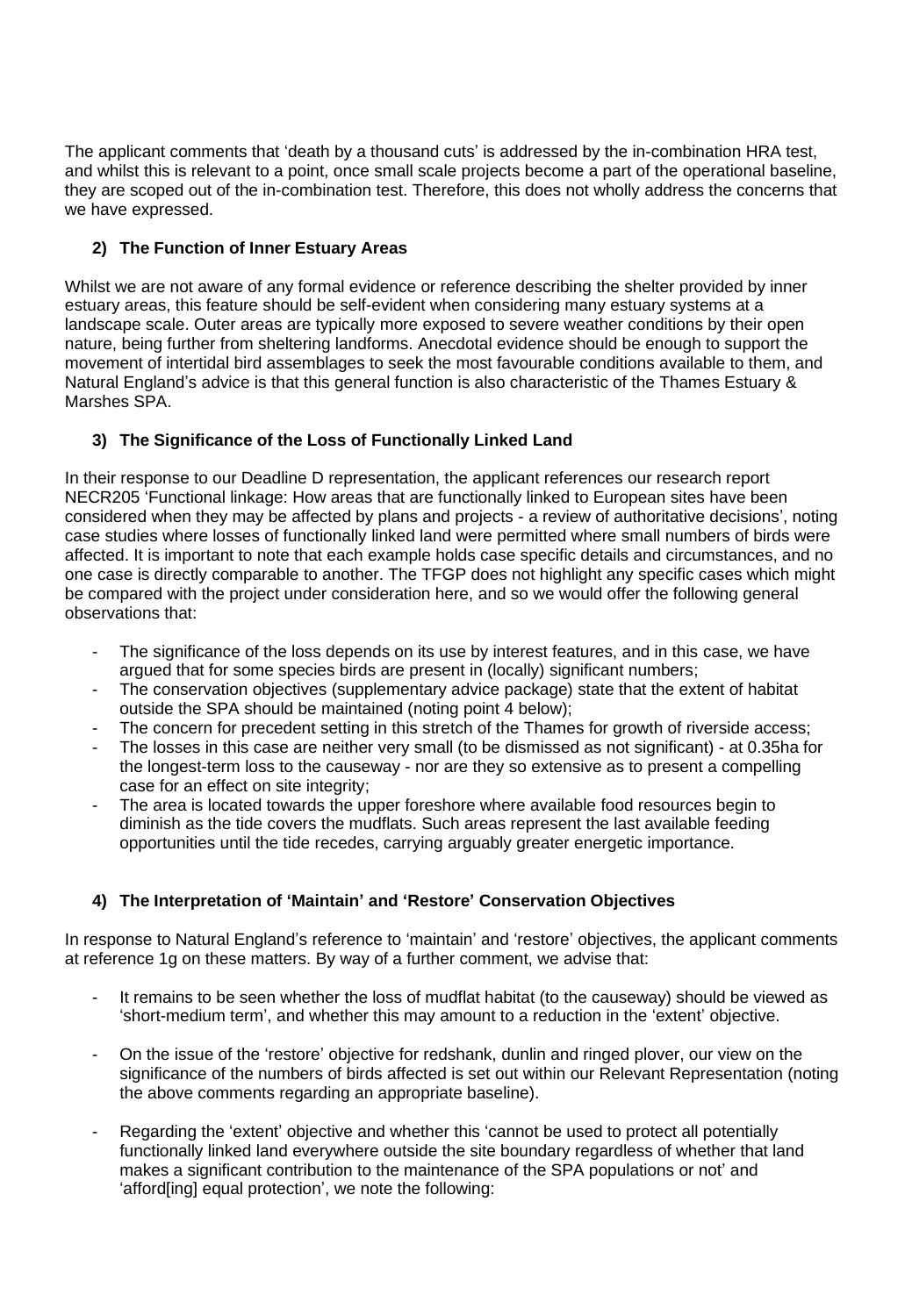- $\circ$  We agree that there must be a 'strength' criterion to the understanding of whether any 'potential' FLL is 'actual' FLL. Our view as expressed is that the numbers of birds affected are significant locally (see previous comments).
- $\circ$  We disagree that our position affords equal protection there remains flexibility in the provision of mitigation land compared to habitat within the European site (which would be compensation instead).
- The matter of whether the loss of mudflat is 'a very small percentage of the available habitat' depends again on the question of the baseline and whether 'available habitat' has in mind the whole resource of the SPA and the entire FLL resource, or the more locally specific context which we have argued for in our representation. The developer's response also appears to confuse the two tests of HRA when it refers to 'would not result in a significant effect on integrity'. The tests of 'significance' and 'integrity' should be separated and handled within screening and appropriate assessment stages respectively.

#### Marine Issues

Further to our Relevant Representation, Natural England can confirm that as noted by the sediment plume modelling, and the distance from the application site, that we are satisfied that the Swanscombe Marine Conservation Zone (MCZ) will not be adversely affected by the proposals. For avoidance of doubt, the Upper Thames Estuary rMCZ did not progress to notification and so no longer is of relevance to the project and its examination.

#### **Conclusion**

We have aimed to progress outstanding matters within the time and resources available under current circumstances. We recognise that ideally, we would have been able to agree a Statement of Common Ground with the applicant, however this has unfortunately not been possible to achieve for our delayed Deadline 2 submission. We do wish to acknowledge efforts made by the developer to progress these matters, and we anticipate further discussions if possible to reach further agreement ahead of the Issue Specific hearing 1, where at the present time we would like to reserve the right to participate.

Kind regards,

Senior Adviser West Anglia Area Team Natural England

@naturalengland.org.uk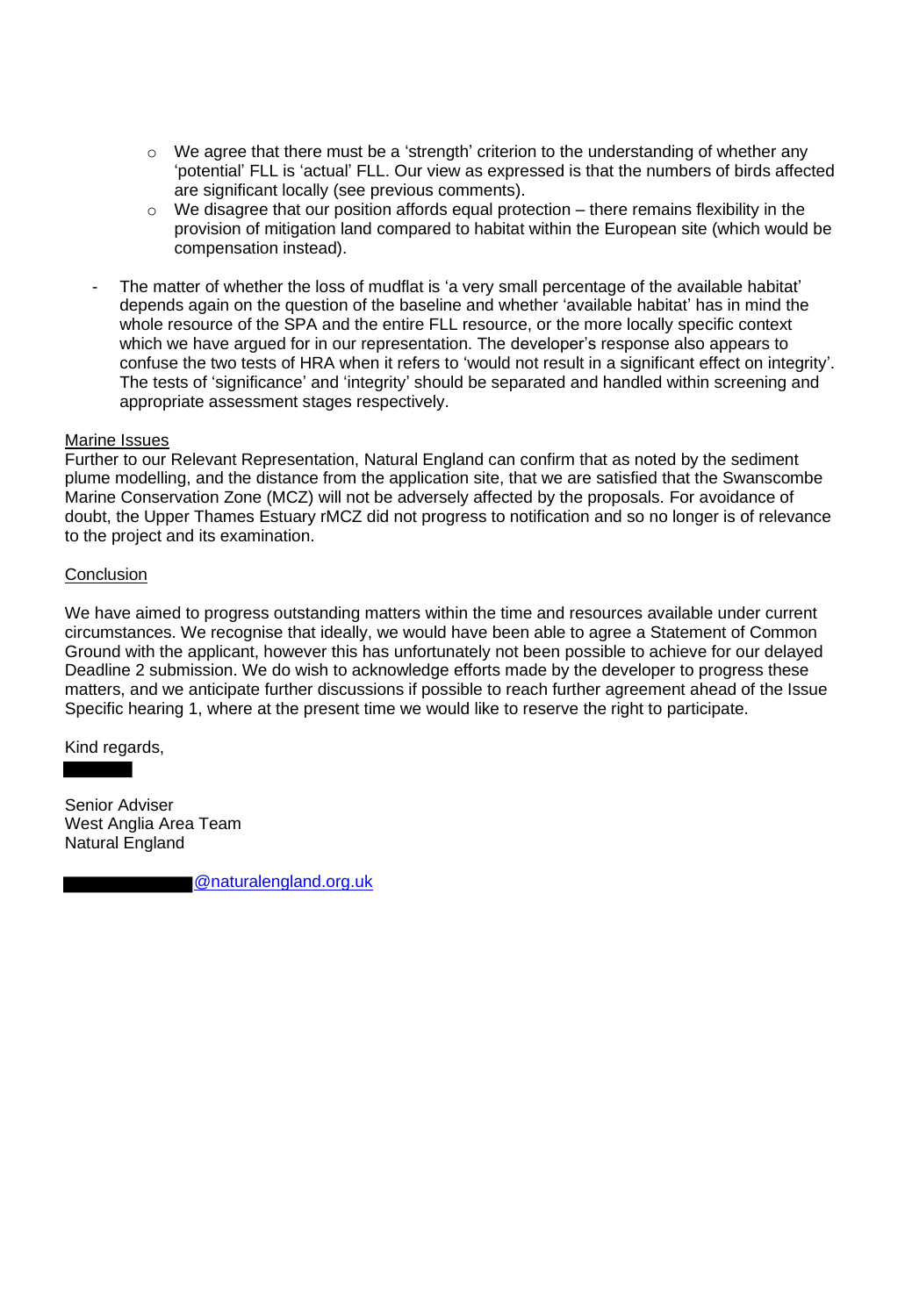#### Appendix 1 Examining Authority's Written Questions

Natural England answers to selected ExA Written Questions as set out in its letter of 16<sup>th</sup> February 2021 are set out below.

## **1.3.13 Applicant & Natural England**

## **Please confirm whether Walton Common benefits from any public access rights under the Countryside and Rights of Way Act 2000. If so, please specify.**

Walton Common is subject to Section 15 of the Countryside and Rights Act 2000. The excerpt is provided below. This section deals with rights of access that are already in place on common land prior to the commencement of the CROW Act. It does not replace those rights with CROW Access, and further, those rights are not subject to the Exceptions and Restrictions in Schedule 1 and 2 of the Act.

However, s15 does impact on those rights. The effect that Section 15 has is to extend the rights of access named in these previous enactments from the inhabitants of the neighbourhood or locality to the wider public. This adds clarity to legislation as it is not always obvious who the locality are.

#### *Rights of access under other enactments.*

*(1)For the purposes of section 1(1), land is to be treated as being accessible to the public apart from this Act at any time if, but only if, at that time—*

*(a)section 193 of the M1Law of Property Act 1925 (rights of the public over commons and waste lands) applies to it,*

*(b)by virtue of a local or private Act or a scheme made under Part I of the M2Commons Act 1899 (as read with subsection (2)), members of the public have a right of access to it at all times for the purposes of open-air recreation (however described),*

*(c)an access agreement or access order under Part V of the National Parks and Access to the M3Countryside Act 1949 is in force with respect to it, or*

*(d)the public have access to it under subsection (1) of section 19 of the M4Ancient Monuments and Archaeological Areas Act 1979 (public access to monuments under public control) or would have access to it under that subsection but for any provision of subsections (2) to (9) of that section.*

*(2)Where a local or private Act or a scheme made under Part I of the M5Commons Act 1899 confers on the inhabitants of a particular district or neighbourhood (however described) a right of access to any land for the purposes of open-air recreation (however described), the right of access exercisable by those inhabitants in relation to that land is by virtue of this subsection exercisable by members of the public generally.*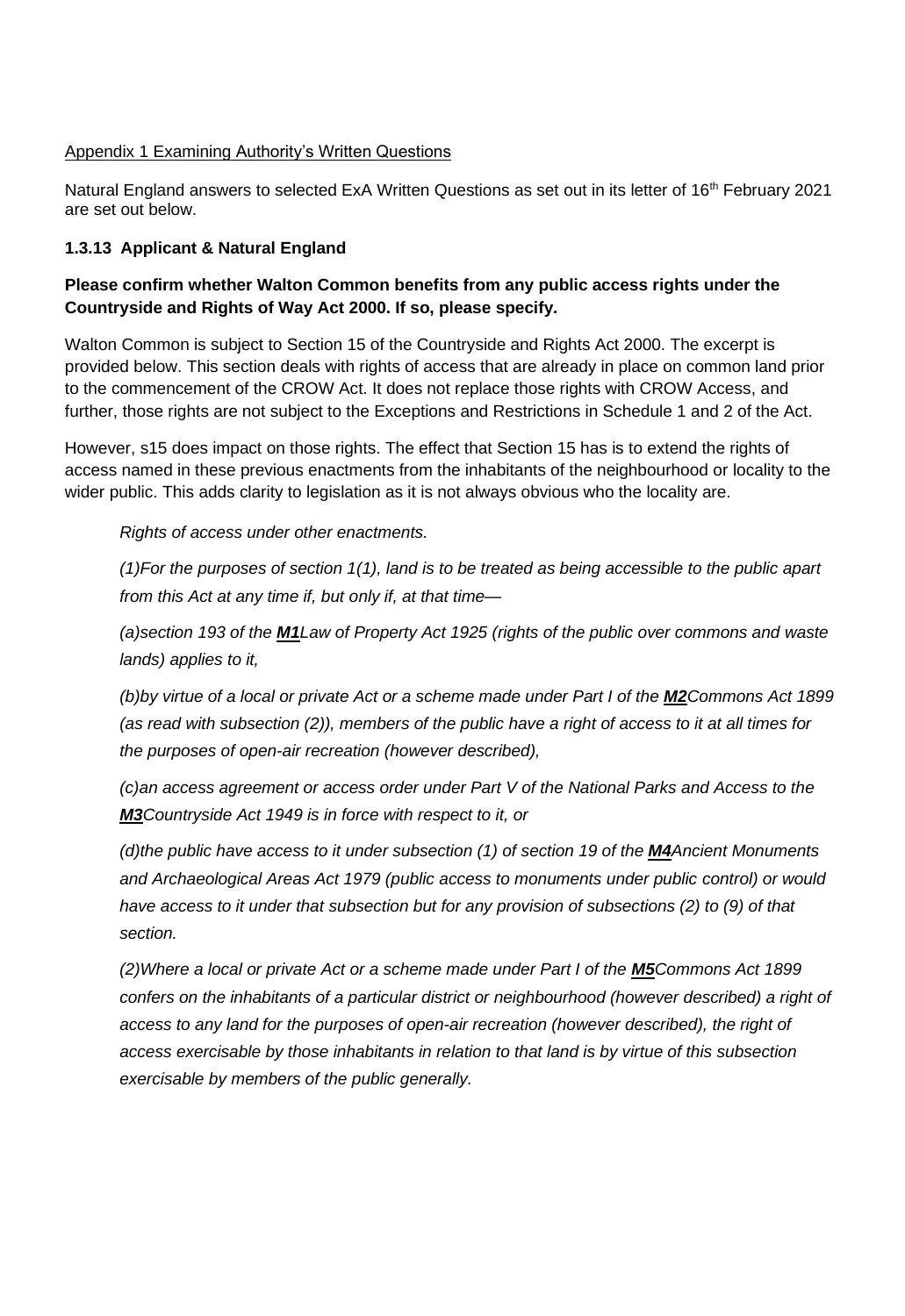## 1.3.15 Natural England

Please provide further details of the access rights referred to over Walton Common in NE's RR [RR-022] including their extent, origin, details of any schemes of management or regulation, and the identity of the conservators referred to.

The access rights on Walton Common are complex. Two Acts provide rights of Access:

1) The Commons Regulation (West Tilbury) Provisional Order Confirmation, was passed on 29 June 1893, and regulated under the Commons Act 1876. The West Tilbury Commons are made up of several commons which includes Walton Common. The remaining commons are The Green, Hall Hill, Fort Road, Parsonage, and Tilbury Fort Commons. A copy of the Order is appended.



Section 3 of the Order made provision for the Benefit of the Neighbourhood and gave a ".... Right of free access to the commons and a privilege of playing cricket and other games, and of enjoying reasonable recreation, thereon subject to such bylaws and regulations as may from time to time be made by the Conservators and confirmed by the Secretary of State. The conservators may also set aside a portion or portions of the common for cricket and other games.

This benefit will have been extended to the wider public as explained above by s15 of the Countryside and Rights of Way Act.

2) The West Tilbury Commons are also subject to s193 of the Law of Property Act. This gives the public the right to air and exercise which has been interpreted in case law as meaning the right to walk or to ride a horse. These access rights can be limited by an Order of Limitation, which as above, would require the approved by the Secretary of State. Natural England is not aware that there is an order of limitation in place.

The common is managed by seven conservators. The following details are the contact details of two of the conservators. Natural England has spoken to but has not met with the remaining conservators.

| <b>Contact Details</b>                                               |
|----------------------------------------------------------------------|
| <b>Clerk</b><br>  C/O The Old Bakery, The Green, Essex,RM18 8TU      |
| Civic Officers, New Road, Grays, Essex, RM17 6SL<br>Cl <sub>  </sub> |
| @thurrock.gov.uk                                                     |
|                                                                      |

## 1.7.30 Applicant/Statutory Bodies

Please can the Applicant seek to agree suitable draft wording with the relevant statutory bodies for the Deemed Marine Licence included in Schedule 8 of the dDCO [PDC-009].

We have reviewed the Deemed Marine Licence and confirm that we have no specific comment to make on this document.